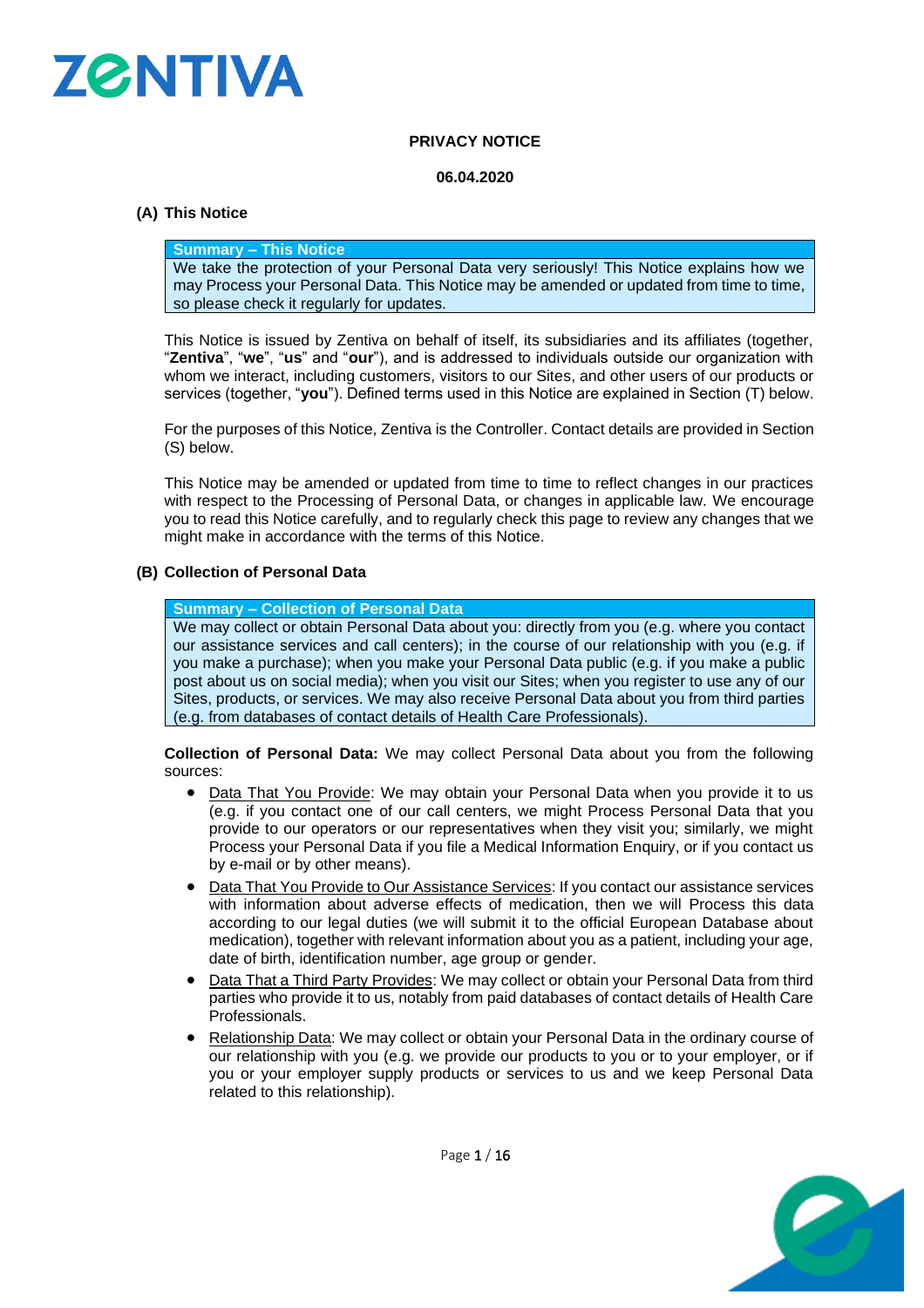# **ZØNTIVA**

- Data That You Make Public: In some cases, we may collect or obtain your Personal Data that you manifestly choose to make public, including *via* social media (e.g. we may collect information from your social media profile(s), if you make a public post about us).
- Site Data: We may collect or obtain your Personal Data when you visit any of our Sites or use any features or resources available on or through a Site.

# **(C) Creation of Personal Data**

**Summary – Creation of Personal Data** We may create Personal Data about you (e.g. records of your interactions with us).

We may also create Personal Data about you, such as records of your interactions with us, and details of your purchase history or your preferences.

#### **(D) Categories of Personal Data That We May Process**

**Summary – Categories of Personal Data That We May Process**

We may Process: your personal details (e.g. your name); demographic data (e.g. your age); your contact details (e.g. your address); records of your consents; purchase details; payment details (e.g. your billing address); information about adverse effects of medication related to you; your medical records; information about our Sites (e.g. the type of device you are using); details of your employer (where relevant); information about your interactions with our content or advertising; any views or opinions you provide to us.

We may Process the following categories of Personal Data about you:

- Personal Details: Given name(s); preferred name; and photograph.
- Demographic Information: Gender; date of birth/age; nationality; salutation; title; and language preferences.
- Contact Details: Correspondence address; shipping address; telephone number; e-mail address; details of Personal Assistants, where applicable; messenger app details; online messaging details; and social media details.
- Consent Records: Records of any consent you may have given, together with the date and time, means of consent and any related information (e.g. the subject matter of the consent).
- Payment Details: Invoice records; payment records; billing address; payment method; bank account number; accountholder name; account security details; BACS details; SWIFT details; IBAN details; payment amount; payment date; and records of checks.
- General Medical Information: Information about: your illnesses; health records, including information about your weight, height, physical pressure and other relevant information; records of your medical procedures; eating habits and lifestyle; consumption of alcohol, tobacco and drugs.
- Medication Records: Records of medication that has been prescribed to you and its effects; information about medication that you have consumed or that you consume; information about your health insurance

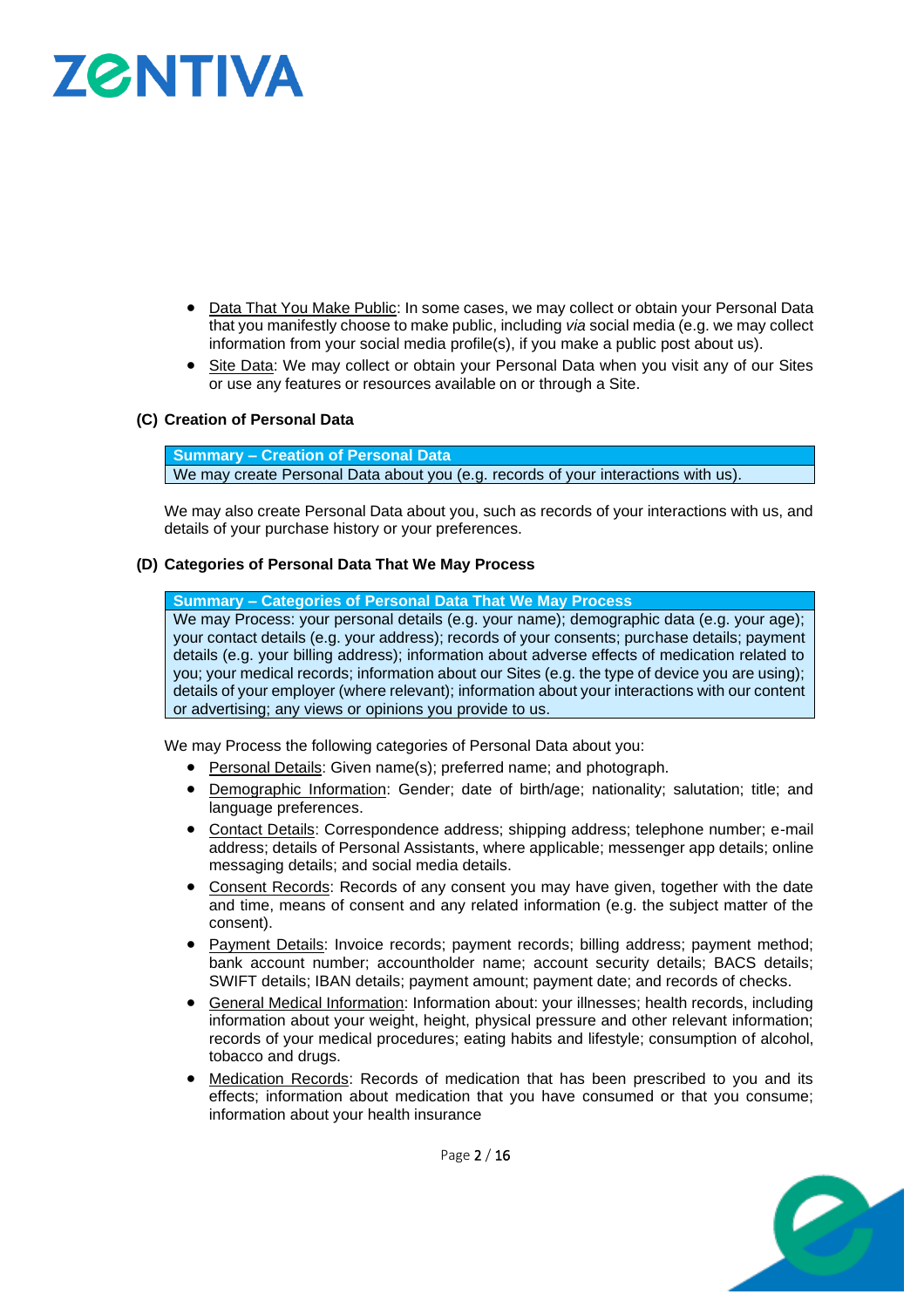

- Details about Profession and Specialization: Specialization, profession or professional affiliation and preferences of Health Care Professionals.
- Data relating to reputation and financial background: capital links, financial conditions, offences and convictions, contact and bank details of suppliers and customers.
- Data Relating to Our Sites: Device type; operating system; browser type; browser settings; IP address; language settings; dates and times of connecting to a Site; username; password; security login details; usage data; aggregate statistical information.
- Employer Details: Where you interact with us in your capacity as an employee, the name, address, telephone number and e-mail address of your employer, to the extent relevant.
- Content and Advertising Data: Records of your interactions with our online advertising and content, records of advertising and content displayed on pages displayed to you, and any interaction you may have had with such content or advertising (including mouse hover, mouse clicks, any forms you complete (including incomplete forms not submitted) and any touchscreen interactions.
- Views and Opinions: Any views and opinions that you choose to send to us, or publicly post about us on social media platforms.

# **(E) Legal Basis for Processing Personal Data**

#### **Summary – Legal Basis for Processing Personal Data**

We may Process your Personal Data where: you have given your prior, express consent; the Processing is necessary for a contract between you and us; the Processing is required by applicable law; or where we have a valid, legitimate interest in the Processing.

In Processing your Personal Data in connection with the purposes set out in this Notice, we may rely on one or more of the following legal bases, depending on the circumstances:

- Consent: We may Process your Personal Data where we have obtained your prior, express consent to the Processing (this legal basis is only used in relation to Processing that is entirely voluntary – it is not used for Processing that is necessary or obligatory in any way);
- Contractual Necessity: We may Process your Personal Data where the Processing is necessary in connection with any contract that you may enter into with us, e.g. we will rely on this legal basis if we deliver goods to you, or if we would be sending you letters in relation to our contracts;
- Compliance with Applicable Law: We may Process your Personal Data where the Processing is required by applicable law; e.g. we may have a legal duty to retain information about adverse effects of medication, in which case we will retain information about any adverse effects of medication about which you informed us through our call service or otherwise; or
- Legitimate Interests: We may Process your Personal Data where we have a legitimate interest in the Processing. The balancing test that we conduct in each case is as follows:
	- o We ensure that the Processing is lawful, proportionate, and conducted in accordance with the terms of this Notice;
	- o We ensure that we have a legitimate business need to perform the Processing; and
	- $\circ$  We ensure that there is no material likelihood of any adverse impact on your interests, fundamental rights, or freedoms, as a result of the Processing.

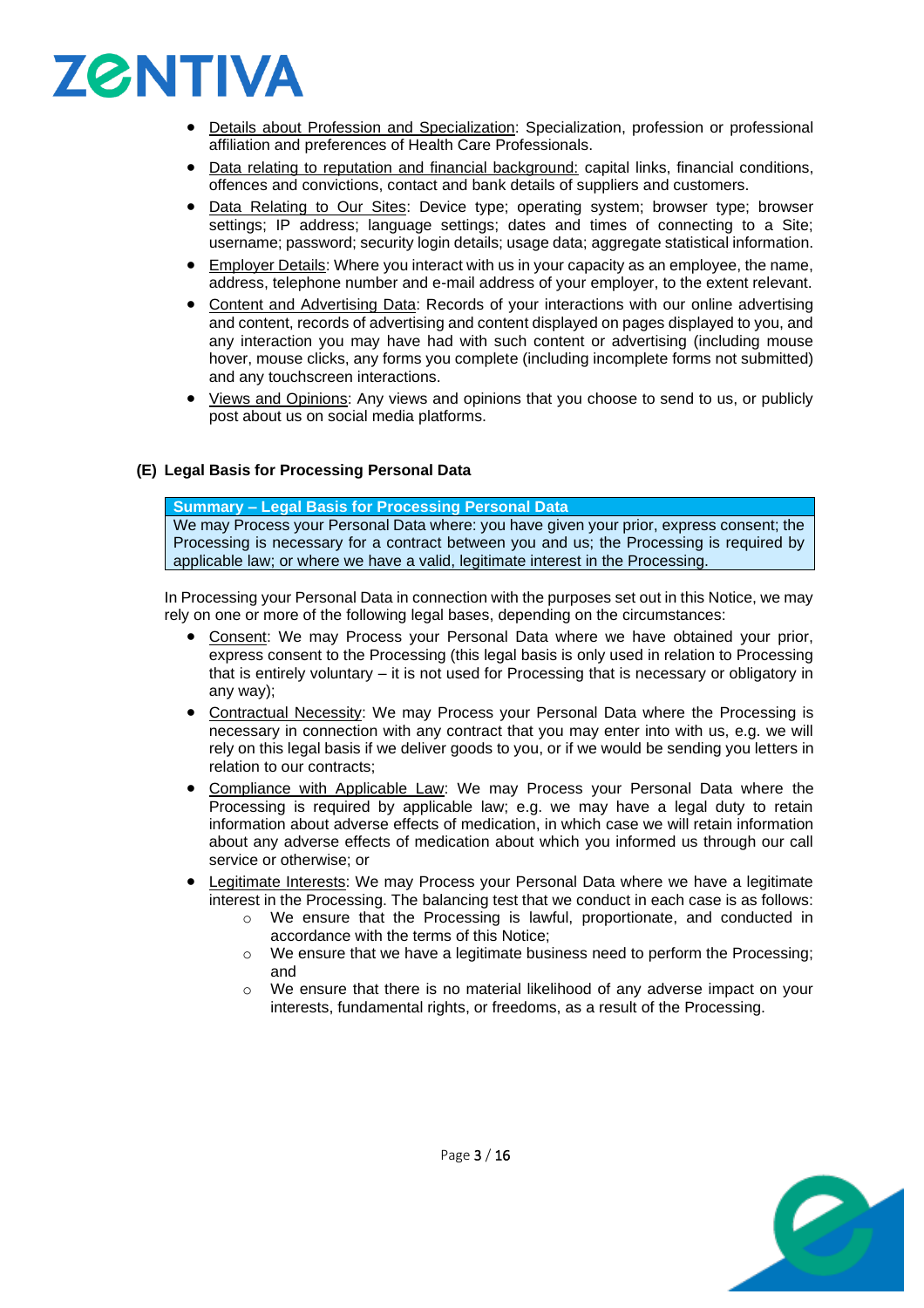

# **(F) Sensitive Personal Data**

#### **Summary – Sensitive Personal Data**

We do not seek to collect or otherwise Process your Sensitive Personal Data. Where we need to Process your Sensitive Personal Data, such as your medical records or information about adverse effects of medication on your health, we Process it only for a legitimate purpose, and we do so in accordance with applicable law.

We do not seek to collect or otherwise Process Sensitive Personal Data in the ordinary course of our business. Where it becomes necessary to Process your Sensitive Personal Data for any reason, we rely on one of the following legal bases:

- Compliance with Applicable Law: We may Process your Sensitive Personal Data where the Processing is required or permitted by applicable law (e.g. we need to Process data about adverse effects of medication);
- Necessary for Medical Reasons: We may Process your Sensitive Personal Data where it is necessary in order to provide health care or for management of the health care system, or where it is necessary to ensure the high standard of safety of medicinal products (e.g. information about adverse effects of medication can be Processed in order to ensure that it will not cause harm to other patients);
- Necessary for Scientific Purposes: We may Process your Sensitive Personal Data if it is necessary for scientific purposes (e.g. for the development of new, safer and better medicine); or
- Consent: We may Process your Sensitive Personal Data where we have, in accordance with applicable law, obtained your prior, express consent prior to Processing your Sensitive Personal Data (this legal basis is only used in relation to Processing that is entirely voluntary – it is not used for Processing that is necessary or obligatory in any way).

If you provide Sensitive Personal Data of any other data subject to us, you must ensure that it is lawful for you to disclose such data to us, including ensuring that one of the legal bases set out above is available to us with respect to the Processing of those Sensitive Personal Data.

# **(G) Purposes For Which We May Process Your Personal Data**

**Summary – Purposes For Which We May Process your Personal Data** We may Process your Personal Data for the following purposes: providing products and services to you; submission to the European Database of adverse effects of medication; compliance with applicable legal obligations; improving our products and services; ensuring the safety of our customers; operating our Sites; communicating with you; managing our IT systems; financial management; conducting surveys; ensuring the security of our premises and systems; conducting investigations where necessary; and improving our Sites.

We may Process your Personal Data for the following purposes, subject to applicable law:

- Provision of Products and Services: Providing our products, services, or Sites; providing products and services on request; providing promotional items upon request; and communicating with you in relation to those products and services. This may include, e.g. our Processing of your data in order to ship goods that you have bought, in order to send you an invoice, etc.
- Submission of Information regarding Adverse Effects: We are obliged to submit your Personal Data to the European Database when you report adverse effects of medication. If you give us your contact details, we will also report them for follow-up activities.
- Compliance with Laws and Regulations: Adhering to our numerous legal obligations, such as keeping track of contradictions of our medications; keeping your medical files for these



Page 4 / 16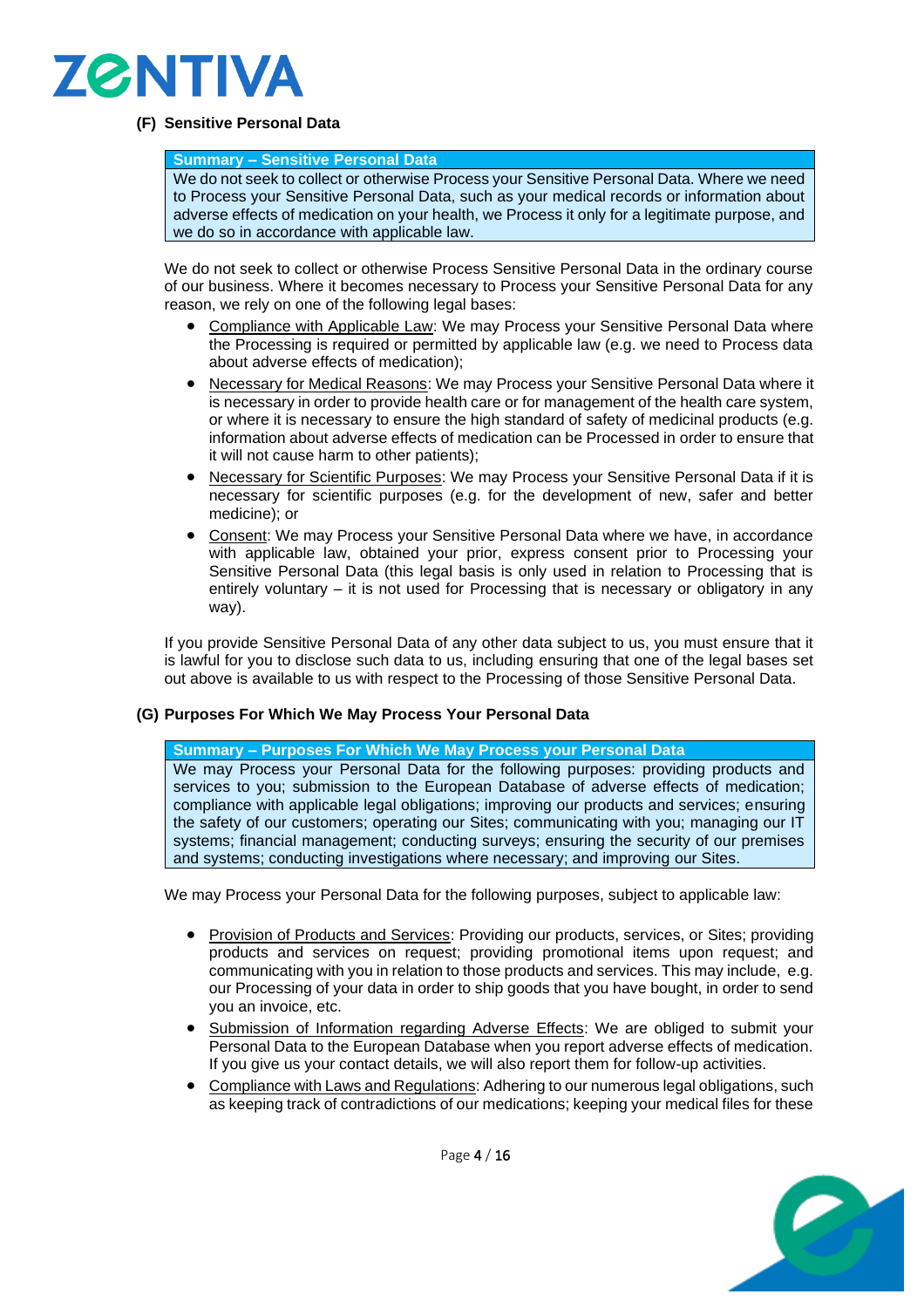

regulatory purposes; using this documentation in case of investigation by relevant authorities or in some other interaction with public authorities.

- **Enhancing Cooperation with Health Care Professionals: We Process Personal Data** provided to us by Health Care Professionals in order to assess which type of medication we should be offering, preparing special discounts, programs etc.; we also Process Personal Data provided by Health Care Professionals to enhance cooperation with them, e.g. to invite them to some of our conferences, expert panels, etc.
- Conducting bioequivalence studies: We may process your Personal Data when conducting bioequivalence studies together with clinical and contract research organizations.
- To Improve Services for Our Customers: We may use your Personal Data to improve our services; to offer you more relevant goods; to present you with better offers.
- To Provide Customer Service: To provide you with the best service possible; to help you with any issues or problems; to recommend our services and goods.
- To Confirm Your Eligibility: If some of our products or content is only aimed at certain group of our customers (e.g. Health Care Professionals), we have to Process your Personal Data to see if you are eligible.
- Compliance Checks: Fulfilling our regulatory compliance obligations, including 'Know Your Client' checks; and confirming and verifying your identity (including by using credit reference agencies); and screening against government and/or law enforcement agency sanctions lists and other legal restrictions.
- Our Sites: Operating and managing our Sites; providing content to you; displaying advertising and other information to you; communicating and interacting with you *via* our Sites; and notifying you of changes to any of our Sites, our products, or our services.
- Communications: Communicating with you *via* any means (including *via* e-mail, telephone, text message, social media, post or in person), with news items and other information in which you may be interested, subject to ensuring that such communications are provided to you in compliance with applicable law; maintaining and updating your contact information where appropriate; and obtaining your prior, opt-in consent where required.
- Communications and IT Operations: Management of our communications systems; operation of IT security systems; and IT security audits.
- Health and Safety: Health and safety assessments and record keeping; and compliance with related legal obligations.
- Financial Management: Sales; finance; corporate audit; and vendor management.
- Surveys: Engaging with you for the purposes of obtaining your views on our products and services.
- Security: Physical security of our premises (including records of visits to our premises; and CCTV recordings); and electronic security (including login records and access details).
- Investigations: Detecting, investigating and preventing breaches of policy, and criminal offences, in accordance with applicable law.
- Legal Proceedings: Establishing, exercising and defending legal rights.
- Improving Our Sites, and Products: Identifying issues with our Sites, or our products; planning improvements to our Sites, or our products; and creating new Sites, or products.

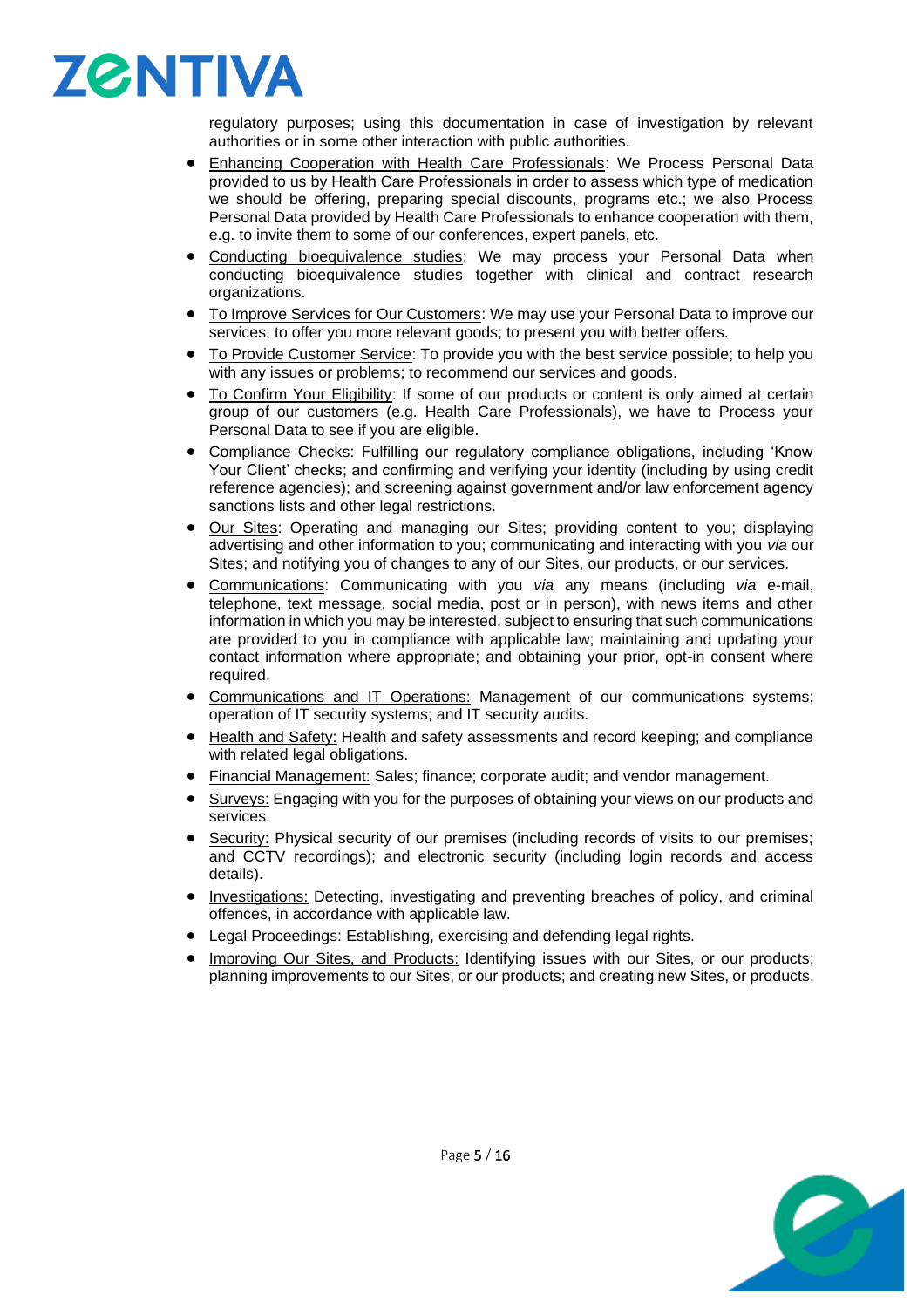

# <span id="page-5-0"></span>**(H) Disclosure of Personal Data to Third Parties**

#### **Summary – Disclosure of Personal Data to Third Parties**

We may disclose your Personal Data to: legal and regulatory authorities; our external data Processor and subcontractors of our Processor; our external advisors; any party as necessary in connection with legal proceedings; any party as necessary for investigating, detecting or preventing criminal offences; any purchaser of our business; and any third-party providers of advertising, plugins or content used on our Sites.

We may disclose your Personal Data to other entities within the Zentiva group, for legitimate business purposes (including operating our Sites, and providing products and services to you), in accordance with applicable law. A full list of Zentiva group entities that may have access to the Personal Data is available in Section [\(S\)](#page-10-1) below.

In addition, we may disclose your Personal Data to:

- you and, where appropriate, your appointed representatives;
- legal and regulatory authorities, when obliged to do so by law or by command of a relevant authority, or for the purposes of reporting any actual or suspected breach of applicable law or regulation;
- our external data Processor, currently Genpact International Inc., 40 Old Ridgebury Road, Third Floor, Danbury, CT 06810, United States of America who, in turn, arranges for the Personal Data Processing through its subcontractors some of whom may also be located outside the EEA, e.g. in the U.S. and India: Further information about Genpact International Inc. and its subcontractors can be found at: [*http://www.genpact.com/about-us/privacy*];
	- accountants, auditors, lawyers and other outside professional advisors to Zentiva, subject to binding contractual obligations of confidentiality;
	- other third party Processors (such as payment services providers; shipping companies; etc.), located anywhere in the world, subject to the requirements noted below in this Section [\(H\);](#page-5-0)
	- any relevant party, law enforcement agency or court, to the extent necessary for the establishment, exercise or defense of legal rights;
	- any relevant party for the purposes of preventing, investigating, detecting or prosecuting criminal offences or executing criminal penalties;
	- any relevant third party acquirer(s), in the event that we sell or transfer all or any relevant portion of our business or assets (including in the event of reorganization, dissolution or liquidation); and
	- any relevant third-party provider, where our Sites use third-party advertising, plugins or content. If you choose to interact with any such advertising, plugins or content, your Personal Data may be shared with the relevant third-party provider. We recommend that you review that third party's privacy policy before interacting with its advertising, plugins or content.

If we engage a third-party Processor to Process your Personal Data, the Processor will be subject to binding contractual obligations to: (i) only Process the Personal Data in accordance with our prior written instructions; and (ii) take measures to protect the confidentiality and security of the Personal Data; together with any additional requirements under applicable law.

# **(I) Profiling**

#### **Summary – Profiling**

The Processing of your Personal Data may include automated decision-making, including Profiling.

The Processing of your Personal Data may include automated decision-making, including Profiling, which is carried out for the following purposes:



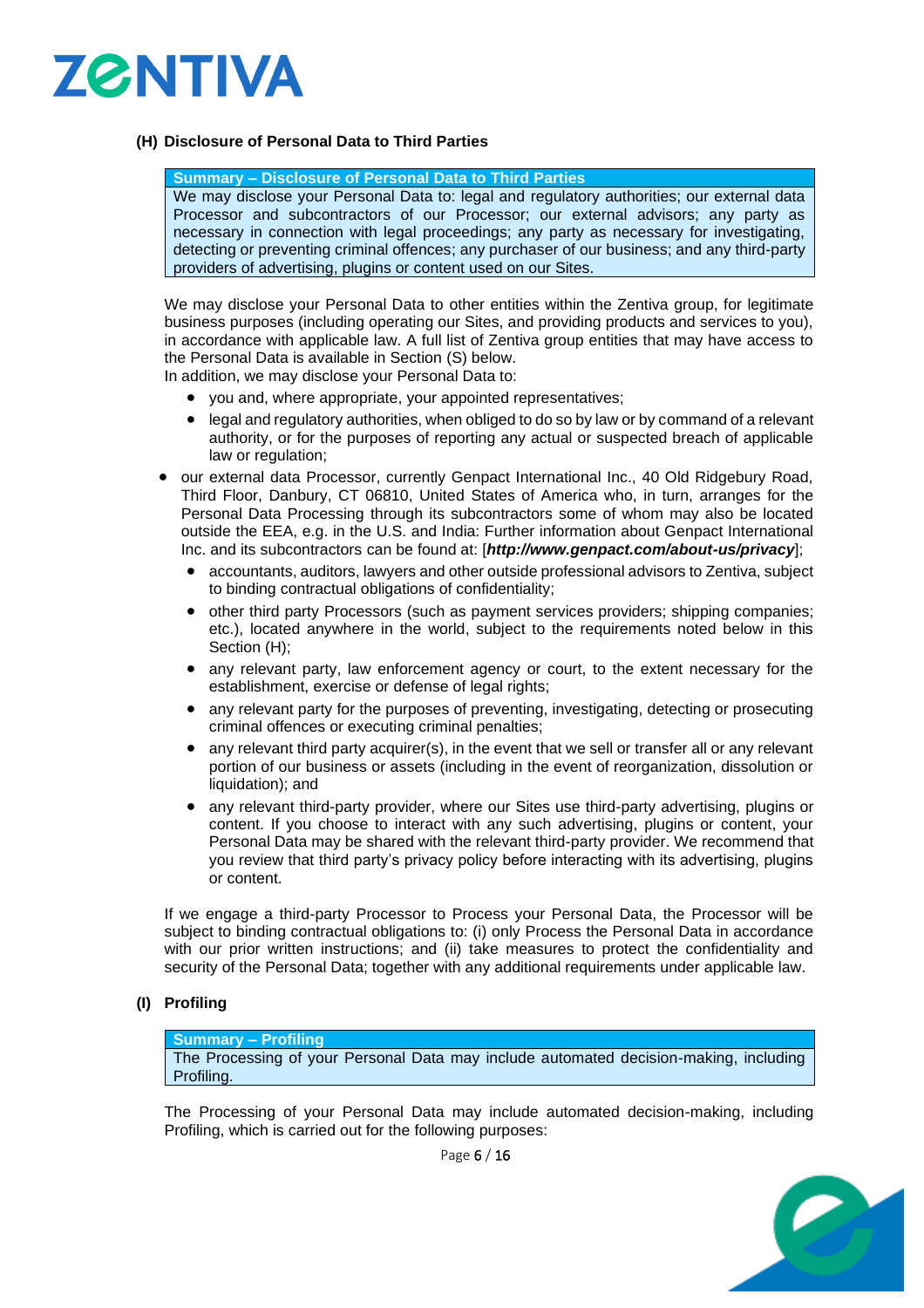

| <b>Profiling Activity</b>                    | <b>Logic of Profiling Activity</b>                                                                                                                                                                      | <b>Consequences for You</b>                                                                                                                                                                                   |  |
|----------------------------------------------|---------------------------------------------------------------------------------------------------------------------------------------------------------------------------------------------------------|---------------------------------------------------------------------------------------------------------------------------------------------------------------------------------------------------------------|--|
| Profiling of Health<br>Care<br>Professionals | We analyze our interactions with<br>Health Care Professionals in order<br>to contact them with the most<br>relevant products and in order to<br>provide the most useful offers for<br>them.             | vou are a Health Care<br>lf.<br>Professional, this might affect<br>prices that we charge you, and it<br>might affect the content of our<br>offers for you.                                                    |  |
| Customized<br><b>Discounts</b>               | We analyze the purchasing activity<br>and interests of our customers. This<br>information is analyzed to determine<br>the most appropriate promotions<br>discounts to offer<br>and<br>our<br>customers. | If you are our direct customer,<br>this Profiling activity may mean<br>that you receive discounts that<br>are not available to others, and<br>that others receive discounts<br>that are not available to you. |  |

#### **(J) International Transfer of Personal Data**

**Summary – International Transfer of Personal Data** We may transfer your Personal Data to recipients in other countries. Where we transfer Personal Data from the EEA to a recipient outside the EEA that is not in an Adequate Jurisdiction, we do so on the basis of Standard Contractual Clauses.

Because of the international nature of our business, we may need to transfer your Personal Data within the Zentiva group, and to third parties as noted in Section [\(H\)](#page-5-0) above (notably to subcontractors of our data Processor, Genpact), in connection with the purposes set out in this Notice. For this reason, we may transfer your Personal Data to other countries that may have different laws and data protection compliance requirements to those that apply in the country in which you are located. Typically these transfers would be either to the U.S. or India.

Where we transfer your Personal Data from the EEA to recipients located outside the EEA who are not in Adequate Jurisdictions, we do so on the basis of Standard Contractual Clauses. You may request a copy of our Standard Contractual Clauses using the contact details provided in Section [\(S\)](#page-10-1) below.

Please note that when you transfer any Personal Data directly to a Zentiva entity established outside the EEA, we are not responsible for that transfer of your Personal Data. We will nevertheless Process your Personal Data, from the point at which we receive such data, in accordance with the provisions of this Notice.

#### **(K) Data Security**

**Summary – Data Security**

We implement appropriate technical and organizational security measures to protect your Personal Data. Please ensure that any Personal Data that you send to us are sent securely.

We have implemented appropriate technical and organizational security measures designed to protect your Personal Data against accidental or unlawful destruction, loss, alteration, unauthorized disclosure, unauthorized access, and other unlawful or unauthorized forms of Processing, in accordance with applicable law.

Because the internet is an open system, the transmission of information *via* the Internet is not completely secure. Although we will implement all reasonable measures to protect your Personal Data, we cannot guarantee the security of your data transmitted to us using the Internet



Page 7 / 16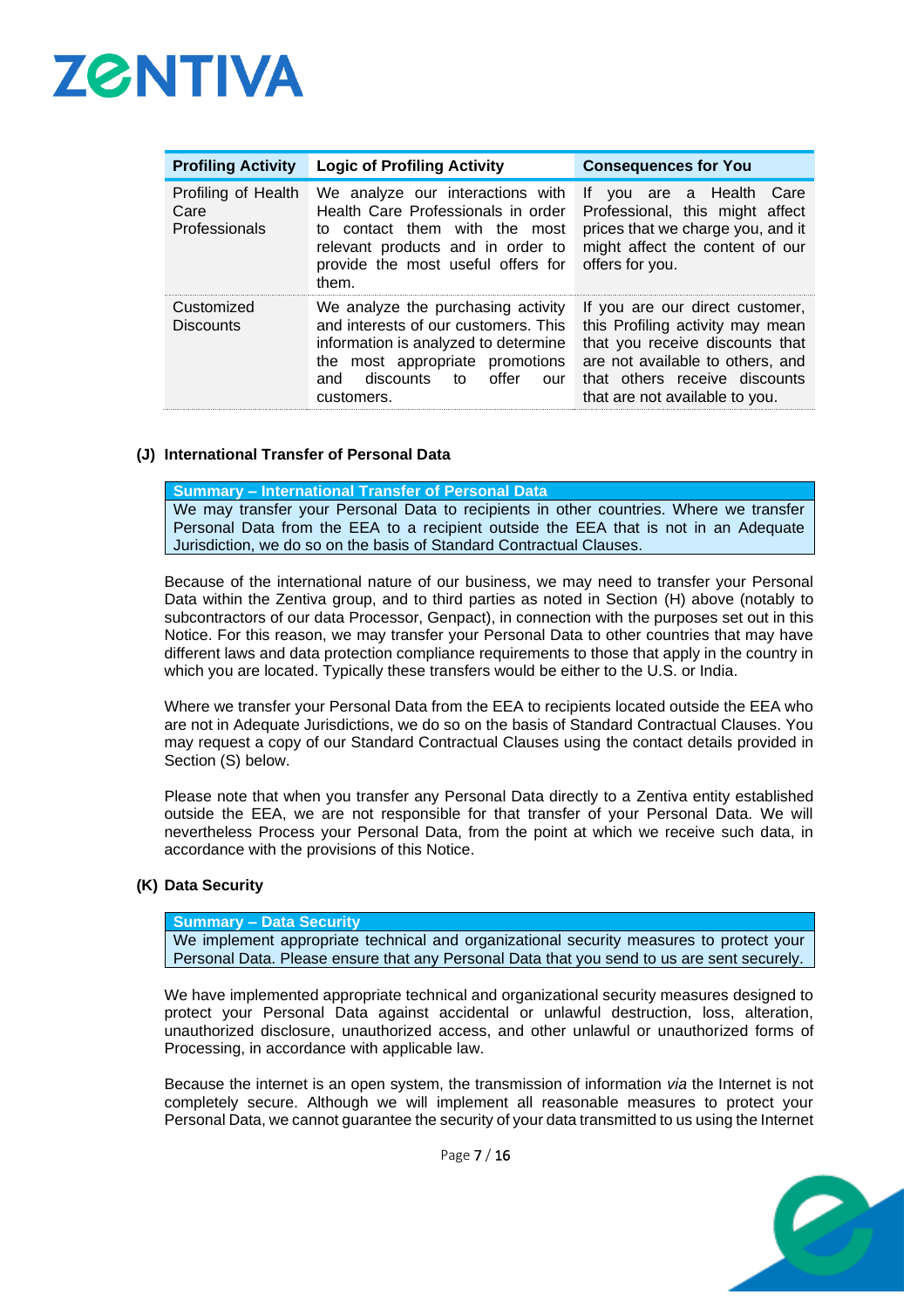

– any such transmission is at your own risk and you are responsible for ensuring that any Personal Data that you send to us is sent securely.

#### **(L) Data Accuracy**

**Summary – Data Accuracy**

We take every reasonable step to ensure that your Personal Data is kept accurate and upto-date and is erased or rectified if we become aware of inaccuracies. Please let us know if your Personal Data that we keep is inaccurate or not up-to-date.

We take every reasonable step to ensure that:

- your Personal Data that we Process is accurate and, where necessary, kept up to date; and
- any of your Personal Data that we Process that is inaccurate (having regard to the purposes for which it is Processed) is erased or rectified without delay.

From time to time, we may ask you to confirm the accuracy of your Personal Data. You can always contact us with a request to rectify or erase inaccurate Personal Data. For more details, please see the section about your legal rights.

#### **(M) Data Minimization**

**Summary – Data Minimization**

We take every reasonable step to limit the volume of your Personal Data that we Process to what is necessary.

We take every reasonable step to ensure that your Personal Data that we Process is limited to the Personal Data reasonably necessary in connection with the purposes set out in this Notice.

#### **(N) Data Retention**

**Summary – Data Retention**

We take every reasonable step to ensure that your Personal Data is only retained for as long as it is needed in connection with a lawful purpose.

We take every reasonable step to ensure that your Personal Data is only Processed for the minimum period necessary for the purposes set out in this Notice. The criteria for determining the duration for which we will retain your Personal Data are as follows:

<span id="page-7-1"></span><span id="page-7-0"></span>(1) We will retain copies of your Personal Data in a form that permits identification only for as long as: (a) we maintain an ongoing relationship with you (e.g. when you order goods from us, when we provide you with any services, or when we have a longterm, on-going relationship); or (b) we are obliged by law to keep your Personal Data (e.g. about adverse effects of medication, your medical data and other records); or (c) your Personal Data is necessary in connection with the lawful purposes set out in this Notice (e.g. when you contact our assistance services and we have a legitimate interest in Processing such data in order to provide you with the most valuable help and in order to improve our products and services), **plus:** (2) the duration of:

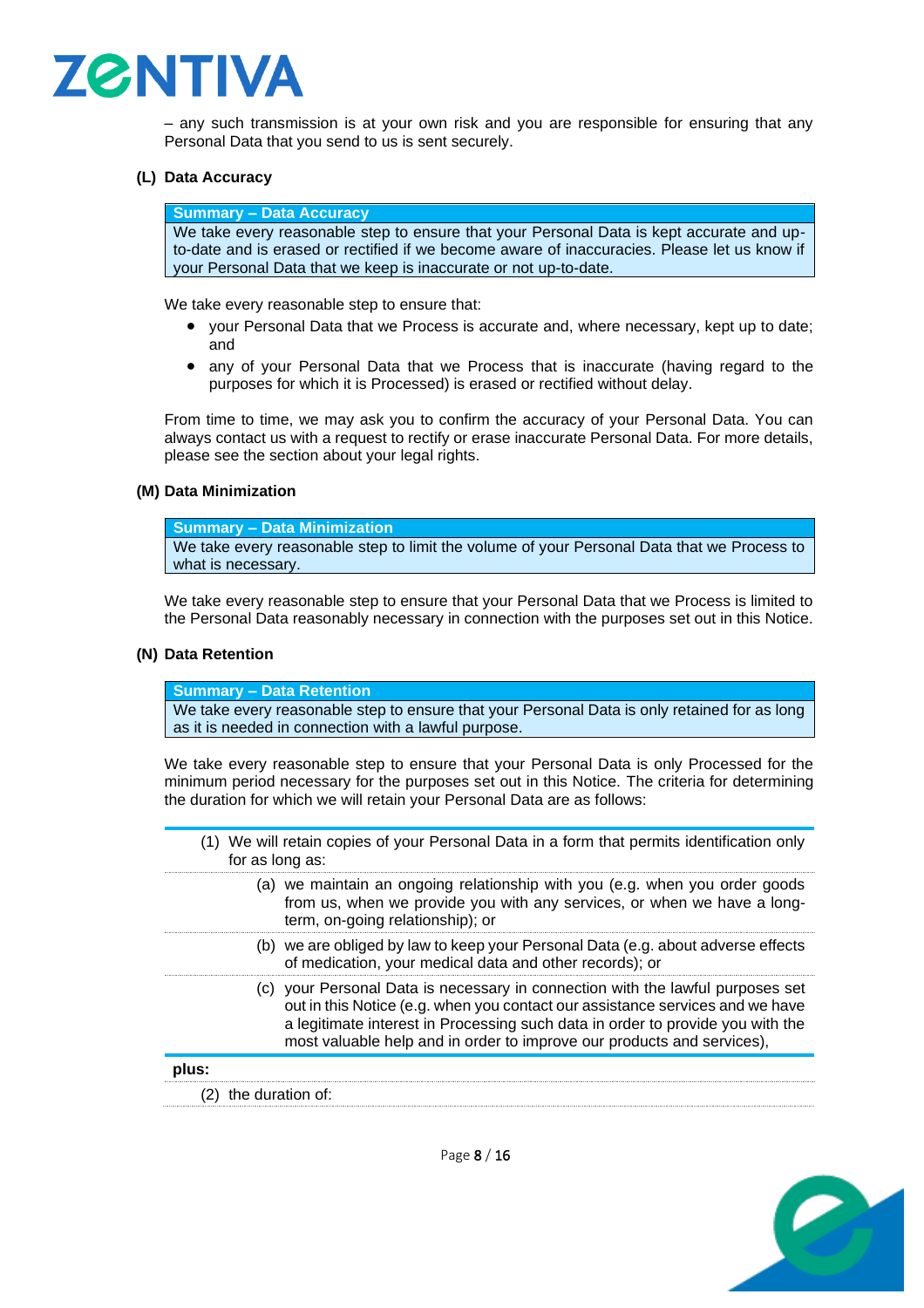

- <span id="page-8-0"></span>(a) any applicable limitation period (i.e. any period during which any person could bring a legal claim against us in connection with your Personal Data, or any authority can initiate legal proceedings in which your Personal Data may be relevant); and
- <span id="page-8-1"></span>(b) an additional two (2)-month period following the end of such applicable limitation period (so that, if a person brings a claim at the end of the limitation period, we are still afforded a reasonable amount of time in which to identify any Personal Data that is relevant to that claim, or if any authority initiates proceedings, we will still possess relevant documentation),

#### <span id="page-8-2"></span>**and:**

(3) in addition, if any relevant legal claims are brought or any other legal procedure is initiated, we may continue to Process your Personal Data for such additional periods as are necessary in connection with that claim or such proceedings.

During the periods noted in paragraphs [\(a\)](#page-8-0) and [\(b\)](#page-8-1) above, we will restrict our Processing of your Personal Data to the storage of, and maintaining the security of, such data, except to the extent that such data needs to be reviewed in connection with any legal claim, or any obligation under applicable law.

Once the periods in paragraphs [\(1\),](#page-7-0) [\(2\)](#page-7-1) and [\(3\)](#page-8-2) above, each to the extent applicable, have concluded, we will either:

- permanently delete or destroy the relevant Personal Data; or
- anonymize the relevant Personal Data.

#### **(O) Your Legal Rights**

#### **Summary – Your Legal Rights**

Under applicable law, you may have a number of rights, including: the right not to provide your Personal Data to us; the right of access to your Personal Data; the right to request rectification of inaccuracies; the right to request the erasure, or restriction of Processing, of your Personal Data; the right to object to the Processing of your Personal Data; the right to have your Personal Data transferred to another Controller; the right to withdraw consent; and the right to lodge complaints with Data Protection Authorities. We may require proof of your identity before we can give effect to these rights.

Subject to applicable law, you may have a number of rights regarding the Processing of your Relevant Personal Data, including:

- the right not to provide your Personal Data to us (however, please note that we may be unable to provide you with the full benefit of our Sites, our products, or our services, if you do not provide us with your Personal Data – e.g. we may not be able to process your orders without the necessary details);
- the right to request access to, or copies of, your Relevant Personal Data, together with information regarding the nature, Processing and disclosure of such Relevant Personal Data;
- the right to request rectification of any inaccuracies in your Relevant Personal Data;
- the right to request, on legitimate grounds:
	- o erasure of your Relevant Personal Data; or
		- o restriction of Processing of your Relevant Personal Data;
- the right to object, on legitimate grounds, to the Processing of your Relevant Personal Data by us or on our behalf, especially in case of direct marketing;
- the right to have certain Relevant Personal Data transferred to another Controller, in a structured, commonly used and machine-readable format, to the extent applicable;



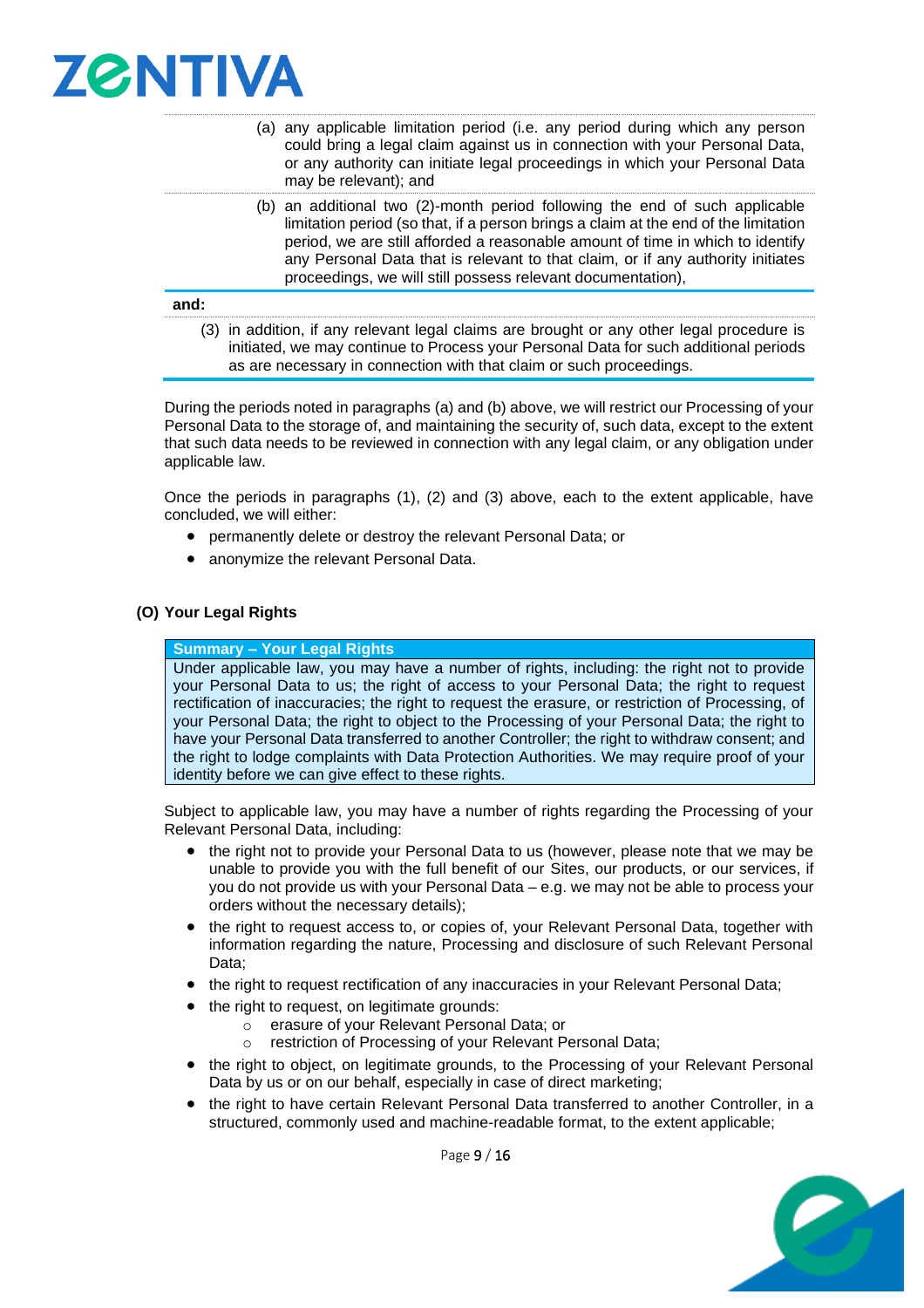

- where we Process your Relevant Personal Data on the basis of your consent, the right to withdraw that consent (noting that such withdrawal does not affect the lawfulness of any Processing performed prior to the date on which we receive notice of such withdrawal, and does not prevent the Processing of your Personal Data in reliance upon any other available legal bases); and
- the right to lodge complaints regarding the Processing of your Relevant Personal Data with a Data Protection Authority (in particular, the Data Protection Authority of the EU Member State in which you live, or in which you work, or in which the alleged infringement occurred, each if applicable).

This does not affect your statutory rights.

To exercise one or more of these rights, or to ask a question about these rights or any other provision of this Notice, or about our Processing of your Personal Data, please use the contact details provided in Section [\(S\)](#page-10-1) below. Please note that:

- we may require proof of your identity before we can give effect to these rights;
- where your request requires the establishment of additional facts (e.g. a determination of whether any Processing is non-compliant with applicable law) we will investigate your request reasonably promptly, before deciding what action to take; and
- where our processing is based on our legal duties, we might not be able to accommodate your request.

# **(P) Cookies and Similar Technologies**

**Summary – Cookies and Similar Technologies** We may Process your Personal Data by placing or reading Cookies and similar technologies.

When you visit a Site, we may place Cookies (a small data file) onto your device, or read Cookies already on your device, subject always to obtaining your consent, where required, in accordance with the law. We use Cookies to record information about your device, your browser and, in some cases, your preferences and browsing habits. This might include our analysis of the ways visitors engage with our sites in order to improve your experience, to provide you with more relevant content and offer you more relevant goods.

We may Process your Personal Data through Cookies and similar technologies.

# **(Q) Terms of Use**

**Summary – Terms of Use** Our [www.zentiva.com/gdpr](http://www.zentiva.com/gdpr) govern all use of our Sites.

All use of our Sites, our products, or our services is subject to our [https://www.zentiva.com/gdpr.](https://www.zentiva.com/gdpr) We recommend that you review our Terms of Use regularly, in order to review any changes that we might make from time to time.

# **(R) Direct Marketing**

**Summary – Direct Marketing**

We may Process your Personal Data to contact you with information regarding products or services that may be of interest to you. You may unsubscribe for free at any time.

We may Process your Personal Data to contact you *via* e-mail, telephone, direct mail or other communication formats to provide you with information regarding products or services that may be of interest to you. If we provide products or services to you, we may send information to you regarding our products or services, upcoming promotions and other information that may be of

Page 10 / 16

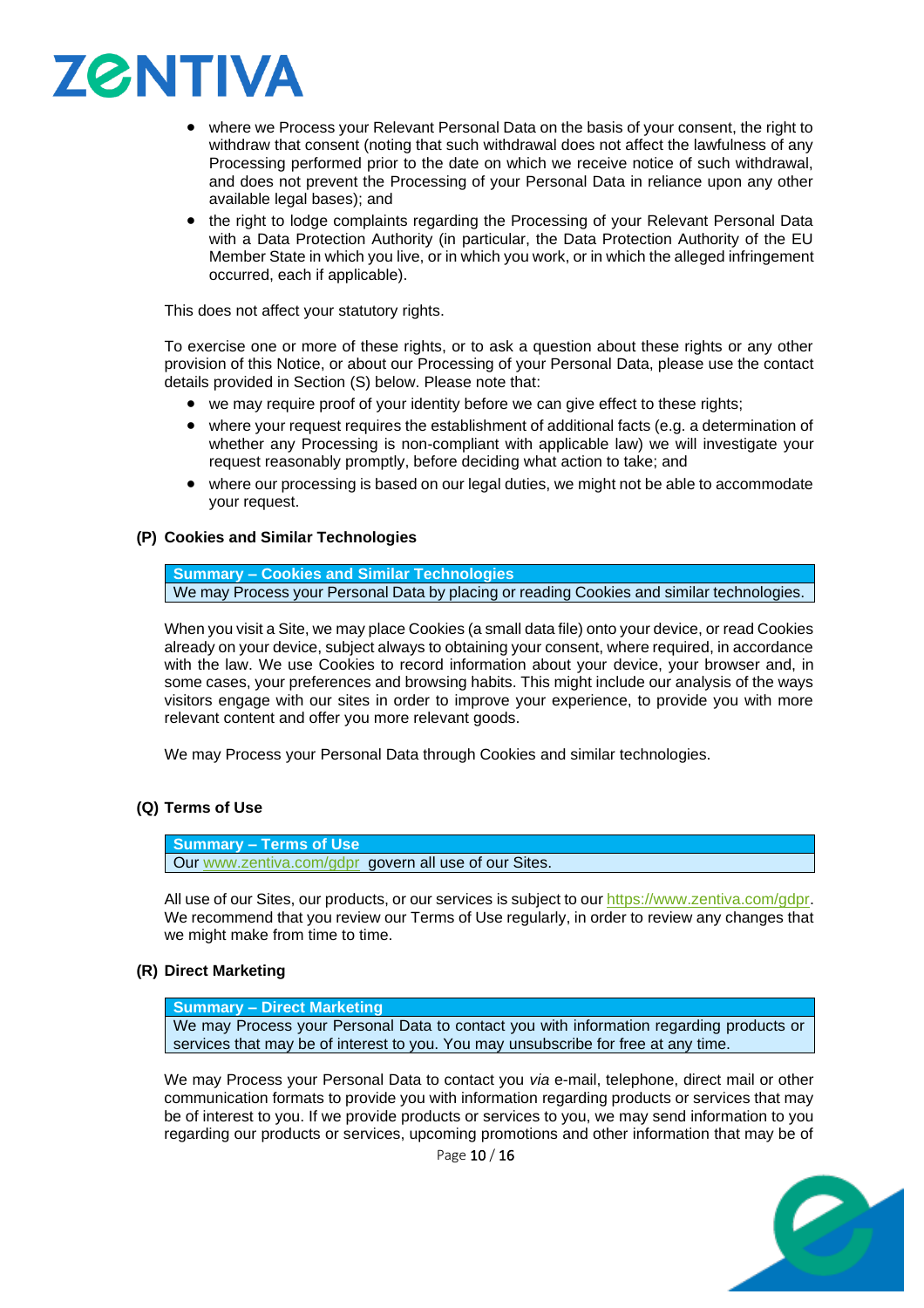

interest to you, using the contact details that you have provided to us and always in compliance with the law.

You may unsubscribe from our promotional e-mail list at any time by simply clicking on the unsubscribe link included in every promotional e-mail that we send. Once you unsubscribe, we will not send you further promotional e-mails, but we may continue to contact you to the extent necessary for the purposes of any products or services you have requested.

# <span id="page-10-1"></span>**(S) Contact Details**

**Summary – Contact Details** You may contact us via post – list of local addresses in Section (U), telephone, or e-mail.

If you have any comments, questions or concerns about any of the information in this Notice, or any other issues relating to the Processing of Personal Data carried out by us, or on our behalf, please contact:

> Michal Merta, MBA, MSc., LL.M (Data Protection Officer) [dpo@zentiva.com](mailto:dpo@zentiva.com)  $\text{1}$ : +420 234 363 666

# <span id="page-10-0"></span>**(T) Definitions**

- "**Adequate Jurisdiction**" means a jurisdiction that has been formally designated by the European Commission as providing an adequate level of protection for Personal Data.
- "**Cookie**" means a small file that is placed on your device when you visit a website (including our Sites). In this Notice, a reference to a "Cookie" includes analogous technologies, such as web beacons and clear GIFs.
- "**Controller**" means the entity that decides how and why Personal Data is Processed. In many jurisdictions, the Controller has primary responsibility for complying with applicable data protection laws.
- "**Data Protection Authority**" means an independent public authority that is legally tasked with overseeing compliance with applicable data protection laws.
- "**EEA**" means the European Economic Area.
- "**Health Care Professional"** means person who works in the health care sector, medicine sector or related industries. It can be, e.g. a doctor, an employee of a hospital, a pharmacist.
- "**Personal Data**" means information that is about any individual, or from which any individual is directly or indirectly identifiable, in particular, by reference to an identifier such as a name, an identification number, location data, an online identifier or to one or more factors specific to the physical, physiological, genetic, mental, economic, cultural or social identity of that individual.



Page  $11/16$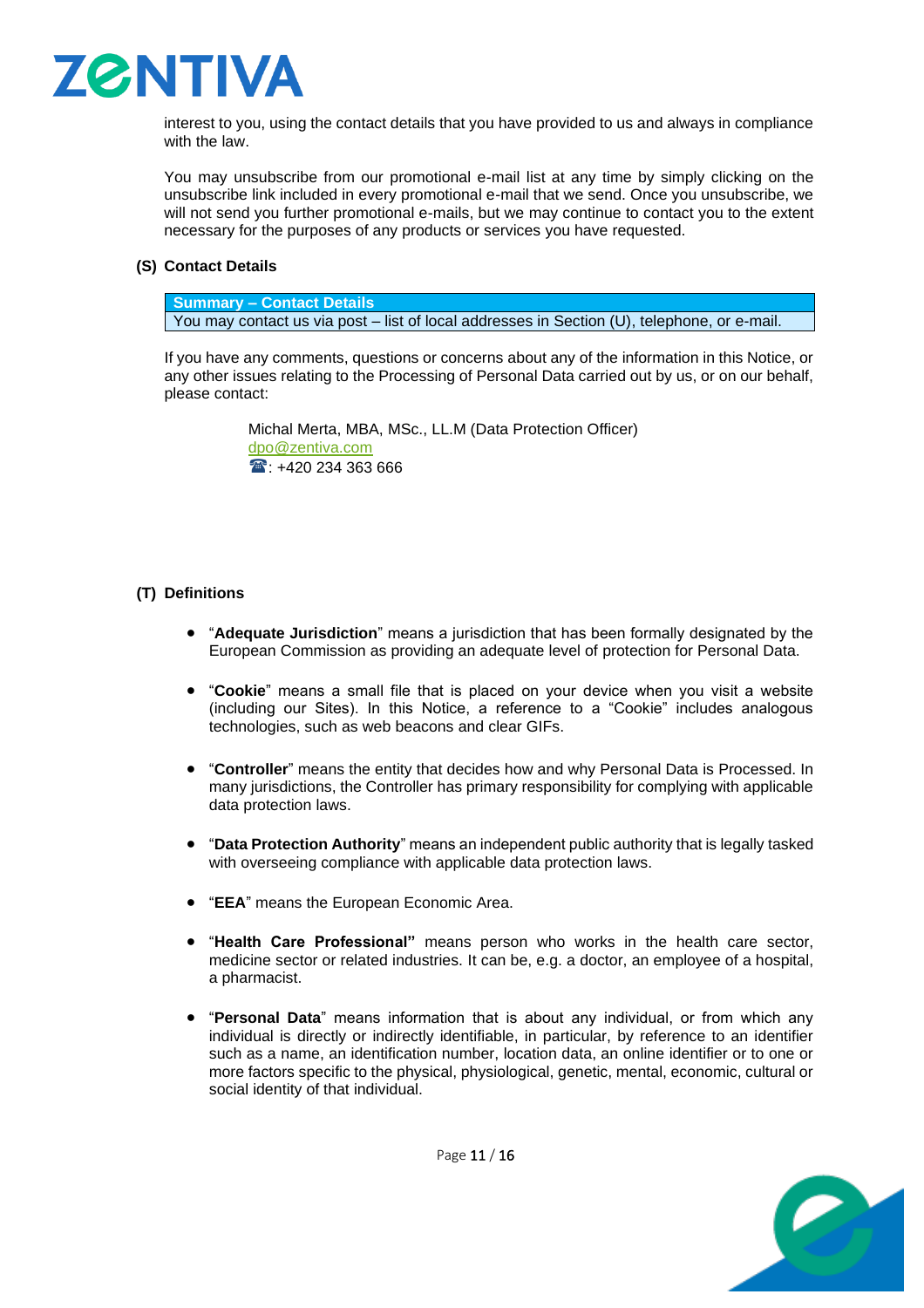

- "**Process**", "**Processing**" or "**Processed**" means anything that is done with any Personal Data, whether or not by automated means, such as collection, recording, organization, structuring, storage, adaptation or alteration, retrieval, consultation, use, disclosure by transmission, dissemination or otherwise making available, alignment or combination, restriction, erasure or destruction.
- "**Processor**" means any person or entity that Processes Personal Data on behalf of the Controller (other than employees of the Controller).
- "**Profiling**" means any form of automated Processing of Personal Data consisting of the use of Personal Data to evaluate certain personal aspects relating to a natural person, in particular, to analyze or predict aspects concerning that natural person's performance at work, economic situation, health, personal preferences, interests, reliability, behavior, location or movements.
- "**Relevant Personal Data**" means Personal Data in respect of which we are the Controller.
- "**Sensitive Personal Data**" means Personal Data about race or ethnicity, political opinions, religious or philosophical beliefs, trade union membership, physical or mental health, sexual life, any actual or alleged criminal offences or penalties, national identification number, or any other information that may be deemed to be sensitive under applicable law.
- "**Standard Contractual Clauses**" means template transfer clauses adopted by the European Commission or adopted by a Data Protection Authority and approved by the European Commission.
- "**Site**" means any website operated, or maintained, by us or on our behalf.

| <b>Country</b> | Name and address of the joint data controllers | <b>Registration Number</b>                                                         |          |
|----------------|------------------------------------------------|------------------------------------------------------------------------------------|----------|
| LU             | Al Sirona (Luxembourg)<br>Acquisition S.à r.l. | 5, rue des Capucins, L-<br>1313 Luxembourg,<br><b>Grand Duchy of</b><br>Luxembourg | B223382  |
|                | Al Excalibur<br>(Luxembourg) S.à r.l.          | 5 rue des Capucins, L-<br>1313 Luxembourg, Grand-<br>Duchy of Luxembourg           | 242,040  |
|                | Alvogen Balkans<br>Luxembourg S.à r.l.         | 5, rue Heienhaff, L-1736,<br>Senningerberg, Grand<br>Duchy of Luxembourg           | B 145518 |
|                | Alvogen IPco S.à r.l. (in<br>liquidation)      | 5, rue Heienhaff, L-1736,<br>Senningerberg, Grand<br>Duchy of Luxembourg           | B 149131 |
| CZ.            | Al Sirona Bidco s.r.o.                         | U kabelovny 529/16, 102<br>00 Praha 10 - Dolní<br>Měcholupy                        | 07254792 |
|                | Zentiva Group, a.s.                            | U kabelovny 529/16, 102<br>37 Praha 10 - Dolní<br>Měcholupy                        | 07254729 |

# **(U) List of the joint data controllers**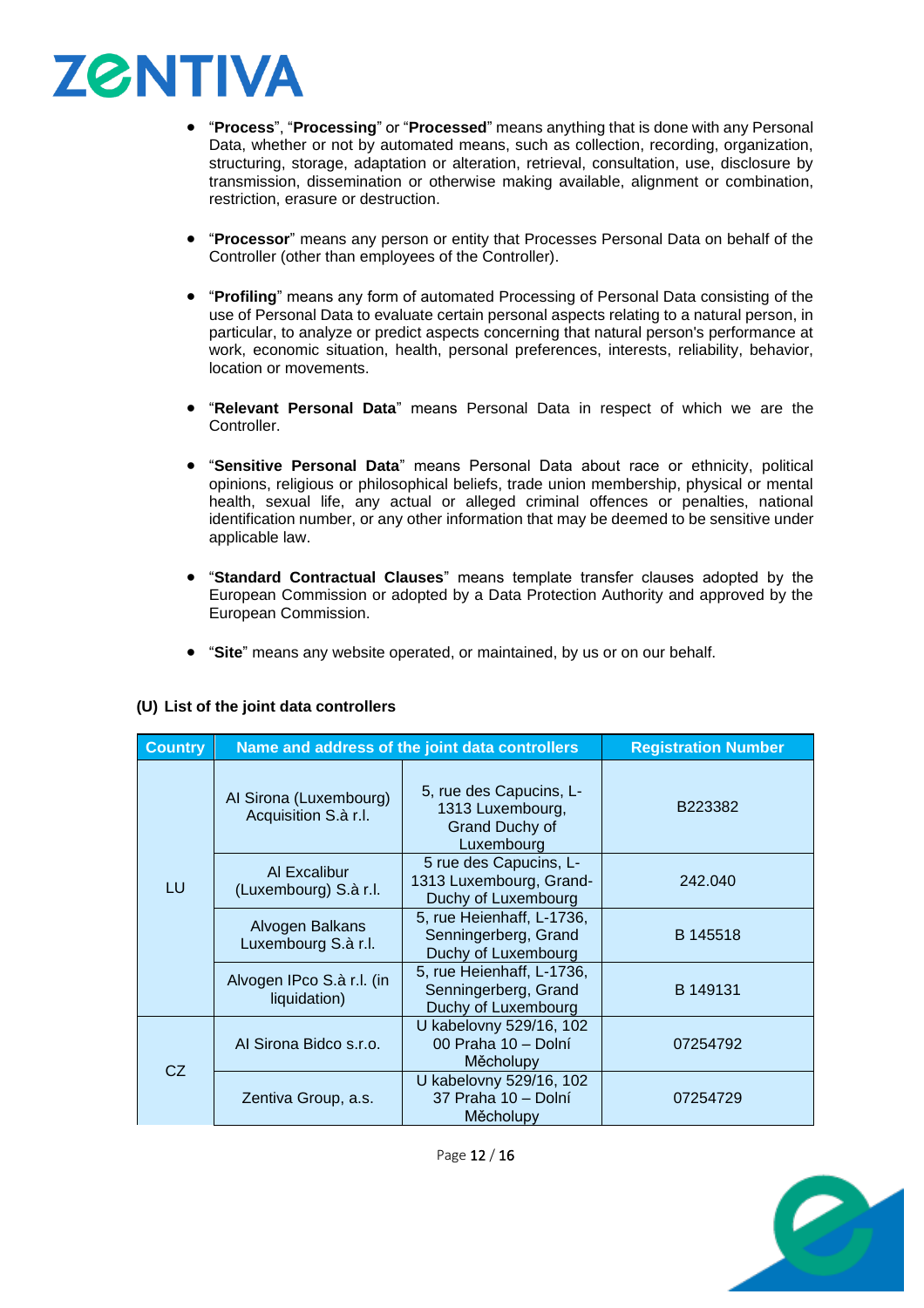# **ZØNTIVA**

|                        | Zentiva, k.s.                              | U kabelovny 130, 102 37<br>Praha 10 - Dolní<br>Měcholupy                                           | 49240030        |
|------------------------|--------------------------------------------|----------------------------------------------------------------------------------------------------|-----------------|
|                        | <b>Theramex Czech</b><br>Republic, s.r.o.  | Kateřinská 466/40, Nové<br>Město, 120 00, Prague 2,<br>the Czech Republic                          | 04653815        |
|                        | Zentiva Pharma GmbH                        | Brüningstr. 50, 65926<br>Frankfurt/M.                                                              | <b>HRB95544</b> |
| D                      | <b>Winthrop Arzneimittel</b><br>GmbH       | Brüningstr. 50, 65926<br>Frankfurt/M.                                                              | <b>HRB99575</b> |
|                        | Zentiva GmbH                               | Rosenbursenstraße 2/15<br><b>1010 Wien</b>                                                         | FN 129221 g     |
| AT                     | <b>HERBS Trading GmbH</b>                  | Am Belvedere 4, Eingang<br>Karl Popper Straße 4,<br>1100 Vienna, Austria                           | FN 138399 d     |
| <b>CH</b>              | Helvepharm AG                              | Walzmühlestrasse 60,<br>CH-8500 Frauenfeld                                                         | CH21701378974   |
|                        | Zentiva Pharma UK<br>Limited               | 12 New Fetter Lane,<br>EC4A 1JP, London                                                            | 02158996        |
| <b>UK</b>              | Creo Pharma Holdings<br>Limited            | <b>Felsted Business Centre,</b><br>Cock Green, Felsted,<br>Essex, CM6 3LY                          | 06096048        |
|                        | Creo Pharma Limited                        | <b>Felsted Business Centre,</b><br>Cock Green, Felsted,<br>Essex, CM6 3LY                          | 06082846        |
| F                      | <b>Zentiva France</b>                      | 35 Rue du Val de Marne<br><b>75013 PARIS</b>                                                       | 407 710 474     |
| $\mathsf{I}\mathsf{T}$ | Zentiva Italia S.r.l.                      | Viale Bodio n° 37/B,<br>20158 - Milan                                                              | MI - 1463705    |
| <b>DK</b>              | Zentiva Denmark ApS                        | c/o Harbour House<br>Sundkrogsgade 21, 2100<br>KØBENHAVN Ø                                         | 41172029        |
|                        | Zentiva Polska sp. z. o.<br>O <sub>1</sub> | North Gate Buildings,<br>Bonifraterska Street 17,<br>00-203 Warsaw                                 | 0000691403      |
| PL                     | Alvogen Poland sp. z. o.<br>0.             | 01-607 Warszawa, ul.<br>Kniaznina 4a/7, Poland                                                     | KRS 000394178   |
|                        | Alvogen Pharma sp.<br>Z.0.0.               | 01-607 Warszawa, ul.<br>Franciszka, Kniaznina<br>4a/7, Poland                                      | KRS 0000610747  |
| <b>PT</b>              | Zentiva Portugal, Lda                      | Alameda Fernão Lopes,<br>nº16, bloco A, 8º Piso,<br>1495-190 Algés -<br>Portugal                   | 503103551       |
|                        | Zentiva, a.s.                              | Einsteinova 24, 851 01<br>Bratislava, Slovenská<br>republika                                       | 31 411 771      |
| <b>SK</b>              | Zentiva International a.s.                 | Einsteinova 24, 851 01<br>Bratislava, Slovenská<br>republika                                       | 35 687 355      |
|                        | Zentiva Bulgaria EOOD                      | 7, Iskarsko shosse Blvd.,<br>Trade Center Evropa,<br>Building 15, floor 4, 1528<br>Sofia, Bulgaria | PIC205801872    |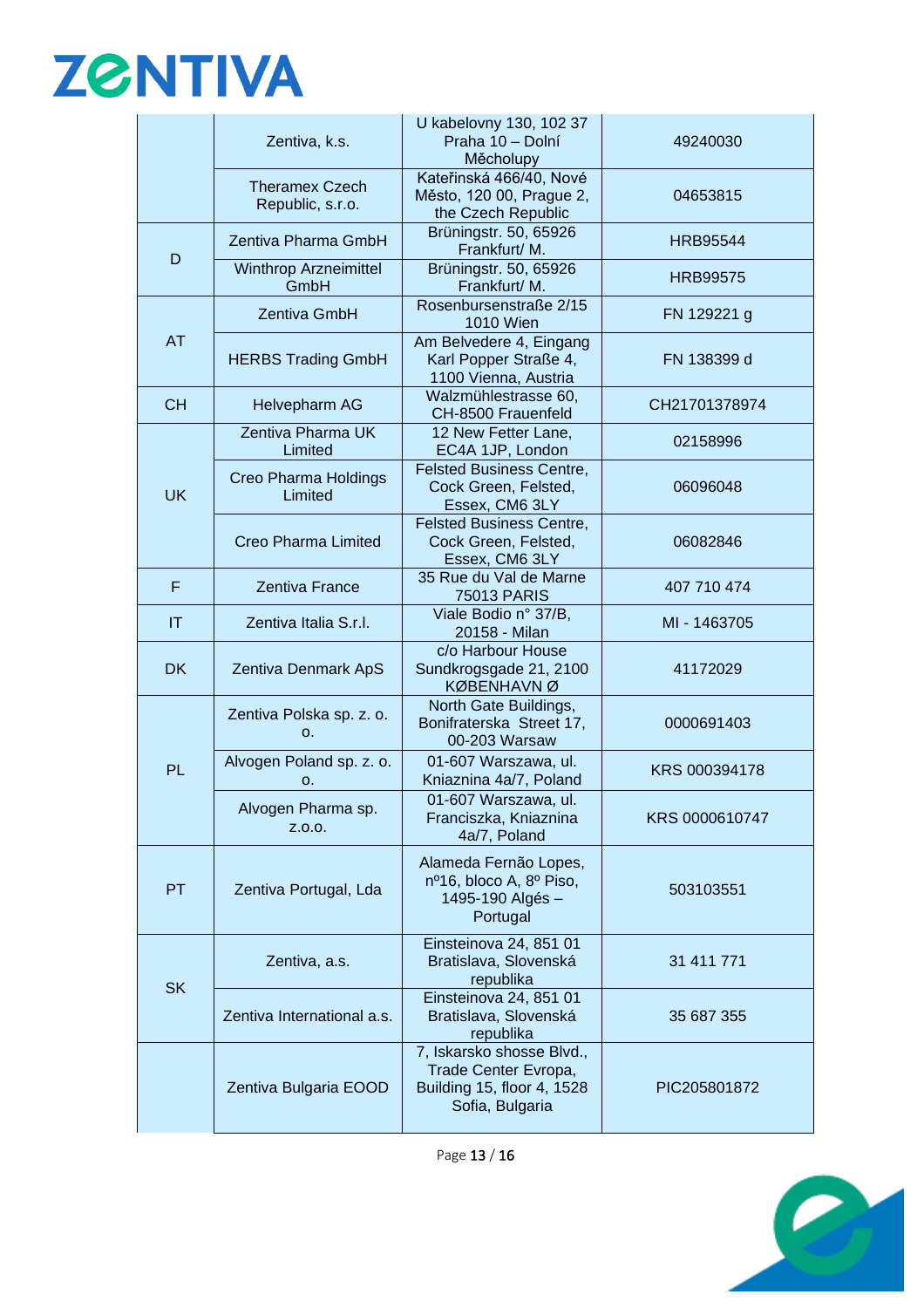# **ZØNTIVA**

| <b>BG</b>  | Alvogen Pharma<br><b>Bulgaria EOOD</b>       | 86, Bulgaria, Blvd., 1st<br>floor, residential quarter<br>Manastirsky, Livady -<br>West, Vitosha District,<br>Sofia 1680, Sofia<br>Municipality, Sofia<br>(capital), Region, Bulgaria | 201035481      |
|------------|----------------------------------------------|---------------------------------------------------------------------------------------------------------------------------------------------------------------------------------------|----------------|
|            | Alvogen Pharma<br><b>Trading Europe EOOD</b> | 86, Bulgaria, Blvd., 1st<br>floor, residential quarter<br>Manastirsky, Livady -<br>West, Vitosha District,<br>Sofia 1680, Sofia<br>Municipality, Sofia<br>(capital), Region, Bulgaria | 201400639      |
| <b>BiH</b> | Alvogen Pharma d.o.o                         | Fra Anđela Zvizdovića 1,<br>Sarajevo 71000, Bosna a<br>Hercegovina                                                                                                                    | 65-01-0116-10  |
| <b>UA</b>  | Alvogen Ukraine LLC                          | 5-I Brovarsky Avenue,<br>Kyiv, 02002, Ukraine                                                                                                                                         | 38804488       |
| <b>HR</b>  | Alvogen d.o.o                                | Avenija Veceslava<br>Holjevca 40, Zagreb,<br>Croatia                                                                                                                                  | 080774153      |
| <b>MK</b>  | Alvogen Pharma<br>Macedonia DOOEL            | Boris Kidric bb, Gevgelija,<br>North Macedonia                                                                                                                                        | 6708072        |
| <b>RU</b>  | Alvogen Pharma LLC                           | 31/4, Novoslobodskaya<br>str., Office 6, Moscow,<br>Russia, 127055                                                                                                                    | 1147748135590  |
|            | <b>Dolphin LLC</b>                           | RF, 630108, Novosibirsk<br>reg., Novosibirsk, 1st<br>Parkhomenko alley, 14,<br><b>Russia</b>                                                                                          | 1145476019490  |
|            | <b>Bittner Pharma LLC</b>                    | Sushchevsky Val, d.18,<br>Moscow, Russia, 127018                                                                                                                                      | 1097746360271  |
| <b>RO</b>  | Zentiva S.A.                                 | <b>Bulevardul Theodor</b><br>Pallady nr. 50, sectorul 3,<br>032266, Bucurest,<br>Romania                                                                                              | J40/363/1991   |
|            | Solacium Pharma S.r.l.                       | <b>Bulevardul Theodor</b><br>Pallady nr. 50, sectorul 3,<br>032266, Bucurest,<br>Romania                                                                                              | J40/23565/2007 |
|            | Be Well Pharma S.r.l.                        | <b>Bulevardul Theodor</b><br>Pallady nr. 50, sectorul 3,<br>032266, Bucurest,<br>Romania                                                                                              | J23/4165/2017  |
|            | LaborMed-Pharma SA                           | 44B Theodor Pallady<br>Boulevard, district 3,<br>Bucharest, Romania                                                                                                                   | J40/21114/2007 |
|            | Alvogen Romania SRL                          | 44B Theodor Pallady<br>Boulevard, 2nd floor,<br>district 3, Bucharest,<br>Romania                                                                                                     | J40/2501/2000  |
| <b>ALB</b> | Alvogen Pharma Albania<br>sh.p.k             | Tirane, Njesia, Bashkiake<br>nr.2, rruga Themistokli,<br>Germenji pallati,                                                                                                            | L61501034A     |

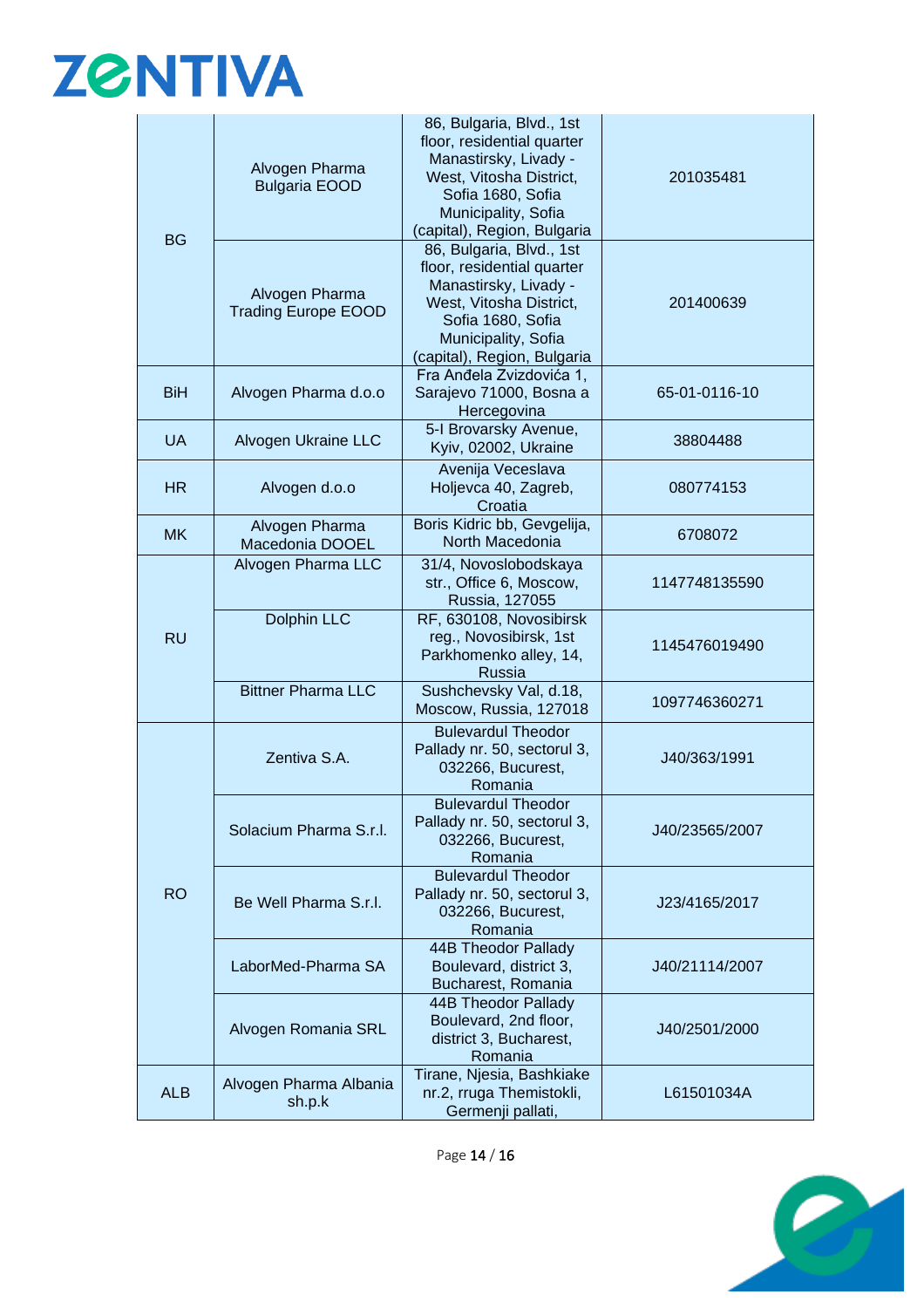

|            |                                                             | Ambasador, kati i 1,<br>Albania                                                                                                                |                       |
|------------|-------------------------------------------------------------|------------------------------------------------------------------------------------------------------------------------------------------------|-----------------------|
| LT         | <b>UAB Alvogen Baltic</b>                                   | Uzupio g 30, Vilnius,<br>Lithuania                                                                                                             | 302488462             |
| <b>NL</b>  | <b>EuroGenerics Holding</b><br>B.V.                         | The Netherlands, Laan<br>Copes Van Cattenburch<br>58, 2585 GC's -<br>Gravenhage, Hague                                                         | 34157118              |
| <b>CY</b>  | Alvogen Cyprus Limited                                      | 80 Griva Digheni, Swepco<br>Court 6, 3101, Limassol,<br>Cyprus                                                                                 | HE271648              |
|            | Rutengo Investments<br>Limited                              | 80 Griva Digheni, Swepco<br>Court 6, 3101, Limassol,<br>Cyprus                                                                                 | HE160948              |
| <b>RS</b>  | Alvogen Pharma d.o.o<br>ZA Promet I Usluge<br><b>Barice</b> | Pasnjacka bb, Plandiste,<br>Barice, Serbia                                                                                                     | 20607149              |
| <b>RKS</b> | Alvogen Pharma Kosovo<br>SH.P.K.                            | Prishtina-Ferizaj KM7,<br>Kosovo                                                                                                               | 810809410             |
| <b>MT</b>  | Alvogen Malta<br><b>Operations ROW</b><br>Holdings Ltd.     | Malta Life Sciences Park,<br>Building 1 Level 4, Sir<br>Temi Zammit Buildings,<br>San Gwann Industrial<br>Estate, San Gwann SGN<br>3000, Malta | C75429                |
|            | Alvogen Malta<br>Operations (ROW) Ltd.                      | Malta Life Sciences Park,<br>Building 1 Level 4, Sir<br>Temi Zammit Buildings,<br>San Gwann Industrial<br>Estate, San Gwann SGN<br>3000, Malta | C71197                |
|            | Zentiva HU Kft.                                             | 1023 Budapest, Árpád<br>fejedelem útja 26-28,<br>Hungary                                                                                       | Cg.01-09-876879       |
| <b>HU</b>  | Alvogen CEE Kft                                             | 1065 Budapest, Bajcsy-<br>Zsilinszky, út 41. 3. em.<br>10, Hungary                                                                             | 01-09-979422          |
|            | Rutengo Hungary Kft                                         | 1065 Budapest, Bajcsy-<br>Zsilinszky, út 41. 3. em.<br>10, Hungary                                                                             | 01-09-967175          |
|            | Aramis Pharma Kft                                           | 1095 Budapest, Mester<br>utca 28. B., lház. 3. em. 5,<br>Hungary                                                                               | 01-09-873136          |
| IN         | <b>ZENTIVA PRIVATE</b><br><b>LIMITED</b>                    | A-802, Crescenzo, G<br>Block, Bandra Kurla<br>Complex, Mumbai<br>400051, India.                                                                | U24100MH2019FTC328411 |